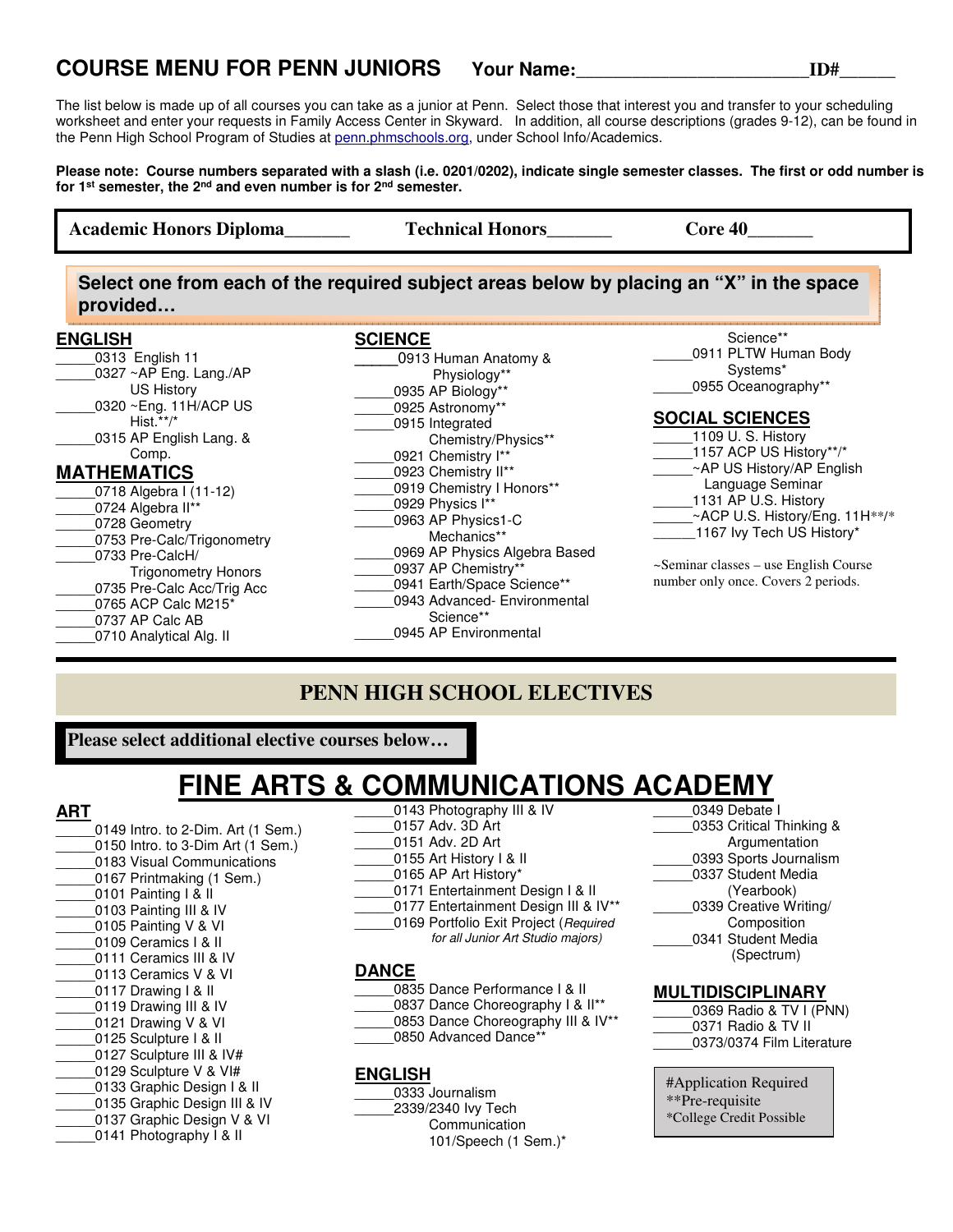## **FINE ARTS & COMMUNICATIONS ACADEMY CONT'D**

#### **MUSIC**

| 0803 Beg Choral (Bel Canto         |
|------------------------------------|
| Chorus)                            |
| 0805 Int. Choral (Singing          |
| Kingsmen)**                        |
| 0807 Int. Choral (Cantabile)**     |
| 0809 Adv. Choral                   |
| (Bella Voce)**                     |
| 0811 Adv. Choral (Concert Choir)** |
| 0813 Adv. Choral (Rhapsody)**      |
| 0814 Adv. Choral (Viva Voce)**     |
| 0819 Concert Band **               |
|                                    |

0839 Symphonic Band\*\* 0841 Symphonic Winds\*\* 0823 Percussion Studies\*\* 0825 Adv. Percussion Studies\*\* 0827 Intermediate Jazz\*\* 0829 Advanced Jazz\*\* 0831 String Orchestra\*\* 0833 Symphonic Orchestra\*\* 0847 Concert Orchestra\*\* \_\_\_\_\_0857 Chamber Orchestra\*\* 0834 Philharmonic Orchestra\*\* 0849 Instrumental Chamber\*\*

 Music 0843 Music Technology I & II \_\_\_\_\_0815 Music Theory\*\* 0845 AP Music Theory\*\*

#### **THEATRE**

- 0343 Theatre Arts I & II 0345 Adv. Theatre Arts I&II\*\* \_\_\_\_\_0347 Tech. Theatre I&II 0381 Adv. Tech Theatre I&II\*\*
- 0383 Adv. Acting I&II\*\*

## **HEALTH & HUMAN SERVICES ACADEMY**

#### **HEALTH**

0515/0516 Health & Wellness Education (1 Sem) 0517/0518 Advanced Health (1 Sem) 0535 Health Sci. Educ. I: Athletic Training (1 Sem) 0557 Health Sci Ed II – Athletic Training 0559 Health Sci Ed II – Physical Therapy

#### **PHYSICAL EDUCATION**

0501 Physical Education I & II

#### **ELECTIVE PHYSICAL EDUCATION**

#### **(ALL 1 SEMESTER COURSES)**

\_\_\_\_\_0505/0506 Fitness I

\_\_\_\_\_0509/0510 Fitness II

- \_\_\_\_\_0507/0508 Adv. Team Sports-Co-ed 0547/0548 Adv. Team Sports-Girls 0513/0514 Lifeguard Training \_\_\_\_\_0521/0522 Water Activities \_\_\_\_\_0537/0538 Physical Conditioning \_\_\_\_\_0533/0534 XFIT \_\_\_\_\_0541/0542 Basketball – Recreation \_\_\_\_\_0553/0554 Basketball – Girls 1857 Lifeguard Internship # **SOCIAL SCIENCES**  1103 World History & Civilization \_\_\_\_\_1125/1126 Psychology
	- \_\_\_\_\_1127/1128 Sociology 1135 AP Psychology
	- \_\_\_\_\_1129/1130 Current Problems,
	- Issues and Events
		- 1137 AP Human Geog.

\_\_\_\_\_1141/1142 Intro to GIS

- (Geographical Info Systems) 1151/1152 Citizenship & Civics  $-$ 1153/1154 Anthropology \_\_\_\_\_1163 AP World History\* \_1165 AP European History\* \_\_\_\_\_1175/1176 Law Education 1177 AP Comp Gov. & Politics\* \_\_\_\_\_1123/1124 AP Macro & Micro Economics\* 1183 ACP Microeconomics\* 1185 ACP Macroeconomics\* 1180 Ethnic Studies (1 Sem.)
- 1181 Indiana Studies (1 Sem.)

## **MANAGEMENT & BUSINESS ACADEMY**

#### **BUSINESS**

- 0269/0270 Digital Applications & Responsibilities\*
- 0235/0236 Introduction to Business
- 0229 Principles of Marketing
- 0233 Strategic Marketing
- 0205 Computer Illustrations & Graphics 0207/0208 Personal Financial Responsibility
- 0209 Business Law & Ethics
- 
- 0211/0212 Introduction to Entrepreneurship 0213 Introduction to Accounting
- 0215 Advanced Accounting
- 0217 Computer Science I\*
- \_\_\_\_\_0219 Computer Science II\*/\*\*
- \_\_\_\_\_0221 Computer Science III Projects, Game & Design 0222 Computer Science III - Cybersecurity
- \_\_\_\_\_0261 AP Computer Science Principles PLTW
- 0225 & 0227 Business Related Work Experience (COE)
- 0255 Sports & Entertainment Marketing
- 0615 Information Tech Support I\*
- 1852 Information Tech Support II Capstone\*\*/#
- 0265/0266 ACP Principles of Business Management\*
- 0267 Banking Investment-Capstone
- 0237 Principles of Business Management
- \_\_\_\_\_0239 Networking I\*\*
- 0223 ACP Cadet Teaching: Education Professions I\*

#Application Required \*College Credit Possible \*\*Pre-requisite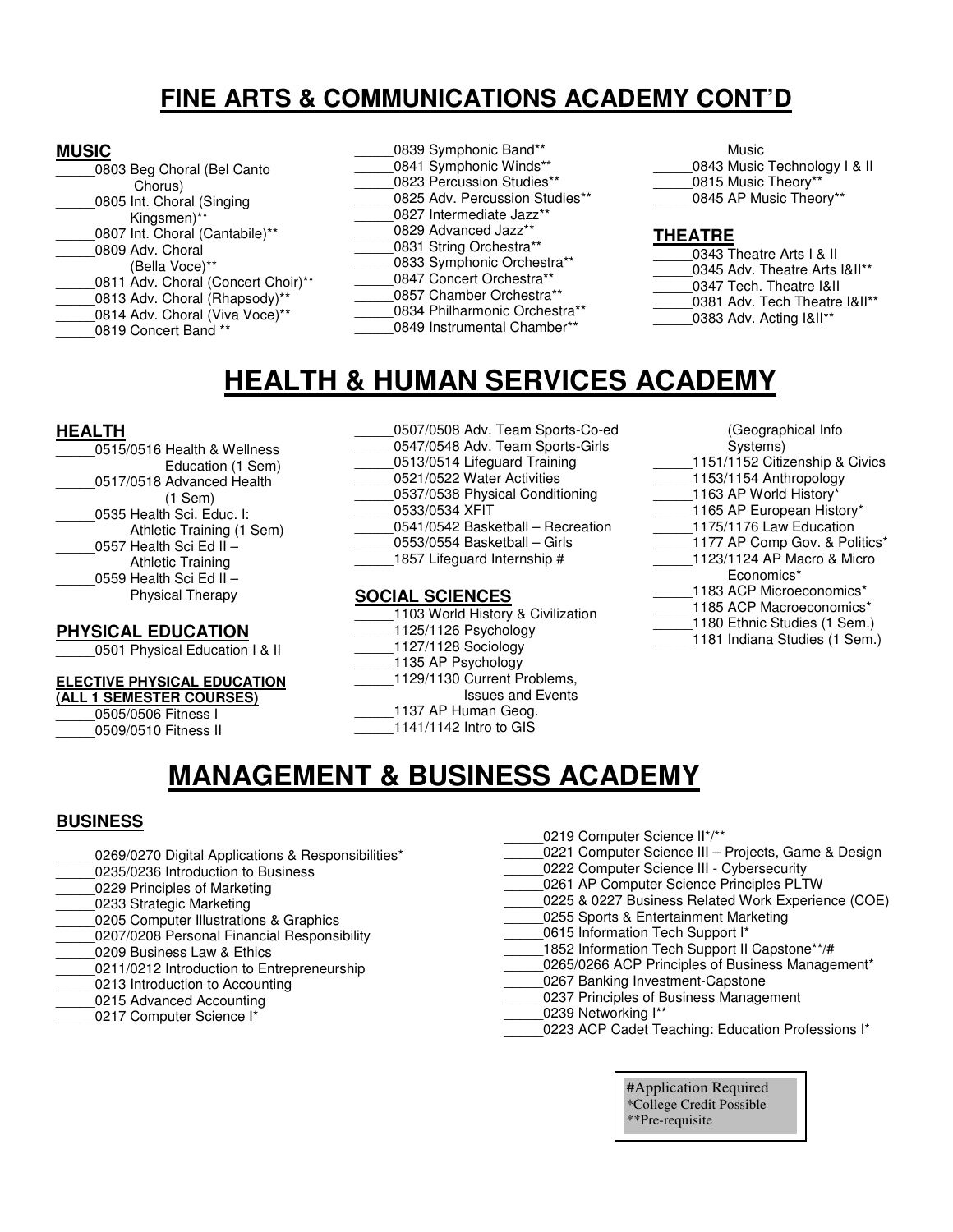## **STEM ACADEMY**

#### **AGRICULTURE**

| 0644 Intro to Agriculture, Food |
|---------------------------------|
| and Nat. Resources              |
| 0643 Animal Science**/*         |
| 0645 Advanced Life Science      |
| $(Animals)^*$                   |
| 0647 Agribus. Management*       |
| 0649 Natural Resources*         |
| 0651 Landscape                  |
| Management*                     |
| 0659 Horticulture Science*      |
|                                 |
|                                 |

| 0787 Brief Survey of Calculus |
|-------------------------------|
| $(M119)^*$                    |
| 0765 Calculus/ACP (M215)*     |
| 0769 Calculus/ACP (M216)*     |
| 0737 AP Calculus AB*          |
| 0745 AP Calculus BC**/*       |
| 0767 AP Statistics*           |
| 0771/0772 Probability & Stats |

# **ALL ACADEMIES**

#### **WORLD LANGUAGES**

| 0401 French I                |
|------------------------------|
| 0403 French II               |
| 0405 French III              |
| 0409 German I                |
| 0411 German II               |
| 0413 German III              |
| 0475 GAPP                    |
| 0417 Spanish I               |
| 0445 Spanish I Accelerated   |
| 0419 Spanish II              |
| 0453 Spanish II Accelerated  |
| 0421 Spanish III             |
| 0455 Spanish III Accelerated |
| 0425 Japanese I              |
| 0431 Japanese II             |
| 0433 Japanese III            |
| 0437 Amer. Sign Lang.        |
| 0439 Amer. Sign Lang. II     |
| 0441 Amer. Sign Lang. III    |
| 0482 ASL Internship          |
| 0447 Chinese I               |
| 0449 Chinese II              |
| 0457 Chinese III             |
|                              |

#### **FAMILY & CONSUMER SCIENCE**

| 1001/1024 Interpersonal        |  |
|--------------------------------|--|
| Relationships (IPR) (1 Sem.)   |  |
| 1023 Early Childhood Educ. I   |  |
| 1005 Early Childhood           |  |
| Education II **/#              |  |
| 1025 Introduction to Fashion & |  |
| <b>Textiles</b>                |  |
| 1027 Fashion & Textiles        |  |
| Careers I                      |  |
| 1029 Fashion & Textiles        |  |
|                                |  |

#### **SCIENCE**

| 0949/0950 Nanotechnology**   |
|------------------------------|
| 0951/0952 Forensic Science** |
| 0953 Science Research**      |
| 0909 PLTW Principles of the  |
| Biomedical Sciences**/*      |
| 0911 PLTW Human Body         |
| Systems**/*                  |
| 0961 PLTW Medical            |
| Interventions**/*            |
| 0965 ACP Biology**/*         |
|                              |

#### **TECHNOLOGY**

| 0603 Computer Design &           |
|----------------------------------|
| Production**/*                   |
| 0604 Architectural Design I*     |
| 0656 Architectural Design II**/* |
| 0654 Non PLTW Civil              |
| Engineering &                    |
| Architecture**/*                 |
|                                  |
|                                  |

| Careers II                     |
|--------------------------------|
| $(2$ Blocks)**#                |
| 1003/1022 Human Dev. &         |
| Wellness (1 Sem.)              |
| 1011/1014 Adult Roles and      |
| Responsibilities (1 Sem.)      |
| 1012 Intro to Housing and      |
| Interior & Design (1 Sem.)     |
| 1013/1016 Intro to Culinary    |
| Arts & Hospitality             |
| (Hospitality Mgmt.) (1 Sem.)   |
| 1007 Culinary Arts &           |
| Hospitality I                  |
| 1009 Culinary Arts &           |
| Hospitality II: Culinary Art** |
| 1017 Human & Social Services   |

#### **MULTI DISCIPLINARY**

| 0379 Developmental Reading II   |
|---------------------------------|
| 0690/0691 Penn Advanced CTE     |
| Program (1 period)*             |
| 0672/0673 Penn Advanced CTE     |
| College Credit Program          |
| $(3$ periods)*                  |
| (Cosmetology/Medical Term/CNA)  |
| 0223 ACP Cadet Teaching:        |
| <b>Education Professions I*</b> |
| 1885 SAT/ACT                    |
| 1605/1607 AP Capstone:          |
| Seminar & AP Capstone:          |
| Research (2 year course)        |
| 1609 Topics in Psychology: The  |
| Science of Happiness            |
|                                 |

| 0605 PLTW Intro. to Eng.        |
|---------------------------------|
| Design*                         |
| 0606 PLTW Intro. to Eng.        |
| Design (Girls only)*            |
| 0607 PLTW Principles of         |
| Engineering**/*                 |
| 0609 Automation & Robotics I #* |
| 0677 Penn FIRST Robotics        |
| Internship I*                   |
| 0613 PLTW Digital               |
| Electronics**/*                 |
| 0620 Welding Technology I       |
| 0622 Welding Technology II**    |
| 0625 Adv Manufacturing I        |
| 0627 Adv Manufacturing II**     |
| 0629 Intro to Construction      |
| 0631 Construction Trades**      |
| 0633 Building Trades I#         |
| (2 per., daily)                 |
| 0653 PLTW Aerospace             |
| Engineering                     |
| 0655 PLTW Civil Engineering &   |
| Architecture**/*                |

#### **WORK BASED LEARNING**

| 0680/0681 Work Based            |
|---------------------------------|
| Learning Internship             |
| 0225 and 0227 Bus Related       |
| Work Experience (COE)           |
| 0161 TV Broadcast Internship    |
| 1603 Peer Leader#               |
| 1611 Peer Leader YAP#           |
| 1850 Student Intern#            |
| 0661 Kingsmen Tutor Internship# |
| (0662 w/BBBS)                   |
| 0677/0678 Penn FIRST            |
| Robotics Internship             |
| 1850 Office Student Internship  |
| 1869 Comm & Public Rel Int      |
|                                 |

#### **By Recommendation only:**

| 0773 Math 10                    |
|---------------------------------|
| 1655 ELD1                       |
| 1656 ELD2                       |
| 1657 ELD3                       |
| 1658 Language Lab               |
| Councelors will accion these co |

 (Counselors will assign these courses as needed)

#### **TECH SCHOOL OPTIONS**

Elkhart Area Career Center (2 year commitment) See application in Counseling Center Office

#### **EXCEPTIONAL EDUCATION**

**~See Exceptional Education Course Selection Sheet in Counseling Center** 

**Office~**

#Application Required \*\*Pre-requisite \*College Credit Possible